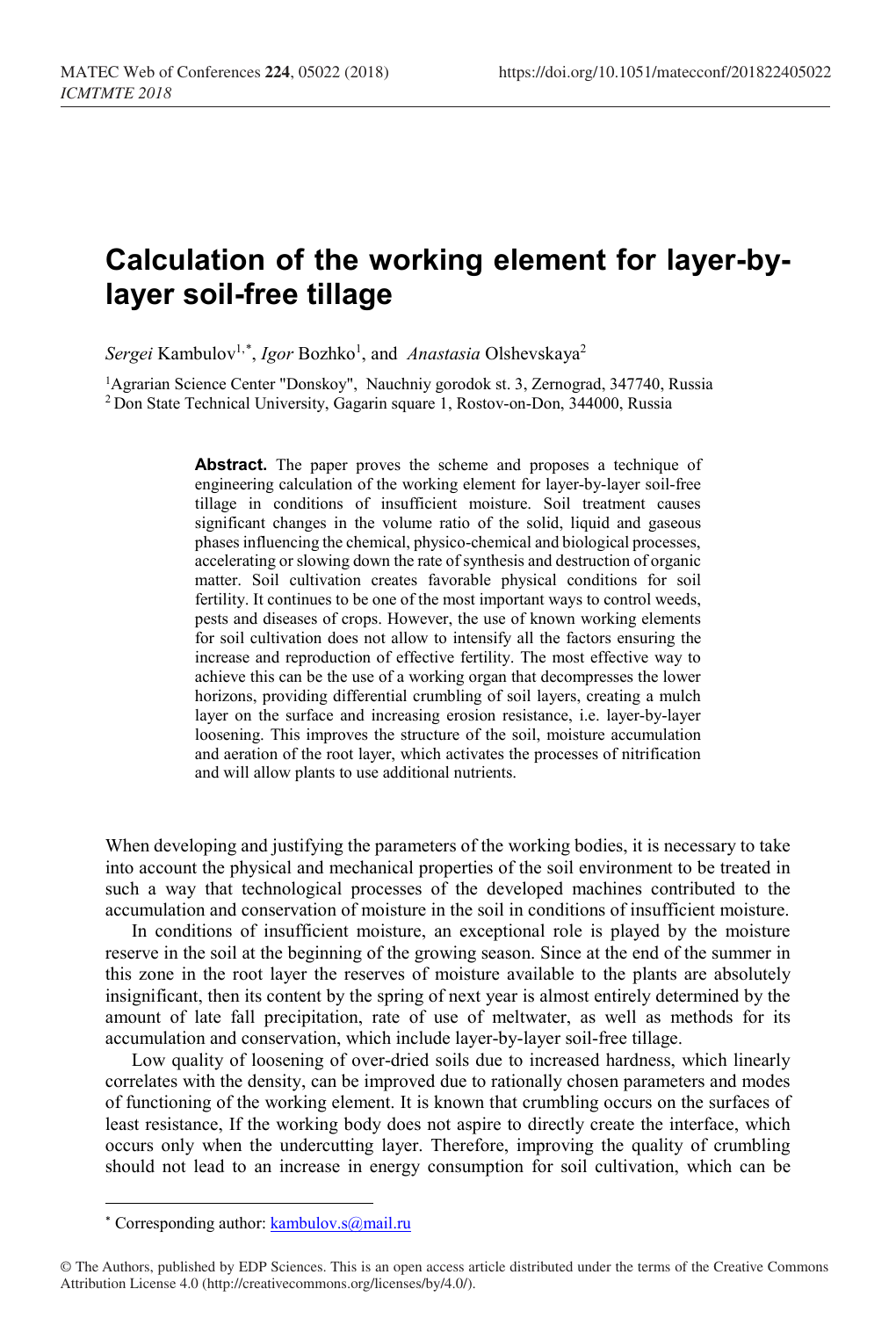reduced due to a rational combination of crumbling and cutting elements of the working element.

The initial stage in the formation of the working elements scheme is the analysis of known structures.

Analysis of known structures of working elements for basic soil-free tillage made it possible to identify trends in the development of the object [1].

So to the original design of the deep loosener in the form of a rectilinear rack with a chisel added paws (slit wideners, moleners, etc.), serving to improve the quality of soil cultivation by forming the required furrow profile.

To reduce the traction resistance of the working element and improve the deepening, rectilinear racks are transformed into curvilinear or inclined along the motion [2].

Giving the degree of mobility to the working element relative to the rack (for example, paws in a transverse-vertical or a bit in a longitudinally horizontal plane) It allows to reduce the traction resistance and improve the loosening quality.

The further tendency of improving the working body is the inclination of the rack not only in the direction of movement, but also in the side direction (for example, Paraplow from Howard company), which provides the best decompression of the formation and is the initial stage in the formation of the trend of development of layer-by-layer tillage.

This tendency finds its logical continuation in equipping the structure with a working element for shallow soil cultivation fixed to the rack.

This construction provides layer-by-layer loosening with the following elements: chisel, inclined part of the rack and working body for shallow tillage. However, by increasing the deformation zone, the traction resistance of the working element increases, which can be reduced by using a curved cutting edge instead of a straight [3,4].

The analysis of trends in the development of the working organs of digging machines makes it possible to identify the curvilinear cutting edge as a constructive solution having a promising direction for improving the technological process of loosening in terms of reducing the energy consumption. The study of the shape of the working organ showed that when processing a layer of increased hardness with a curved edge, the cutting force, and consequently the traction resistance, is reduced in comparison with the rectilinear treatment under the same conditions. This is due to the nature of the interaction of the formation with the working element, the presence in addition to the frontal also oblique cutting, in which along with deformation of compression in the direction of motion, there is a shift of the soil to the sides along the sliding surfaces (least resistance). Reduction of the traction resistance of the working element with an arcuate shape in comparison with the straight-line form is due to the shorter length of the cutting edge with respect to the entire cross-sectional area of the treated formation. Curvilinear cutting profiles are effective to use even with a small width of the working body of the digging machine [5,6,7].

In connection with the foregoing, it is advisable to use a working element with a curvilinear cutting edge when cultivating the soil in conditions of insufficient moisture to reduce the energy intensity of the loosening of the layer. At the same time, some improvement in the elements of the construction of digging work elements is required in the part of their adaptation to the technological process of cultivation of soil without turnover of the layer taking into account the physical and mechanical properties of the environment to be treated.

Data on the physico-mechanical properties of the soil in the experimental field FBBU "Agrarian Science Center Donskoy".

The data of mechanical analysis indicate that the soil cover of the study area is represented by black earth, weakly humus powerful light-clay on lesslike clays, which are their soilforming rock. Studies have shown that the content of waterproof aggregates increases with increasing depth of sampling of the soil and is due to the structural features of solid phases,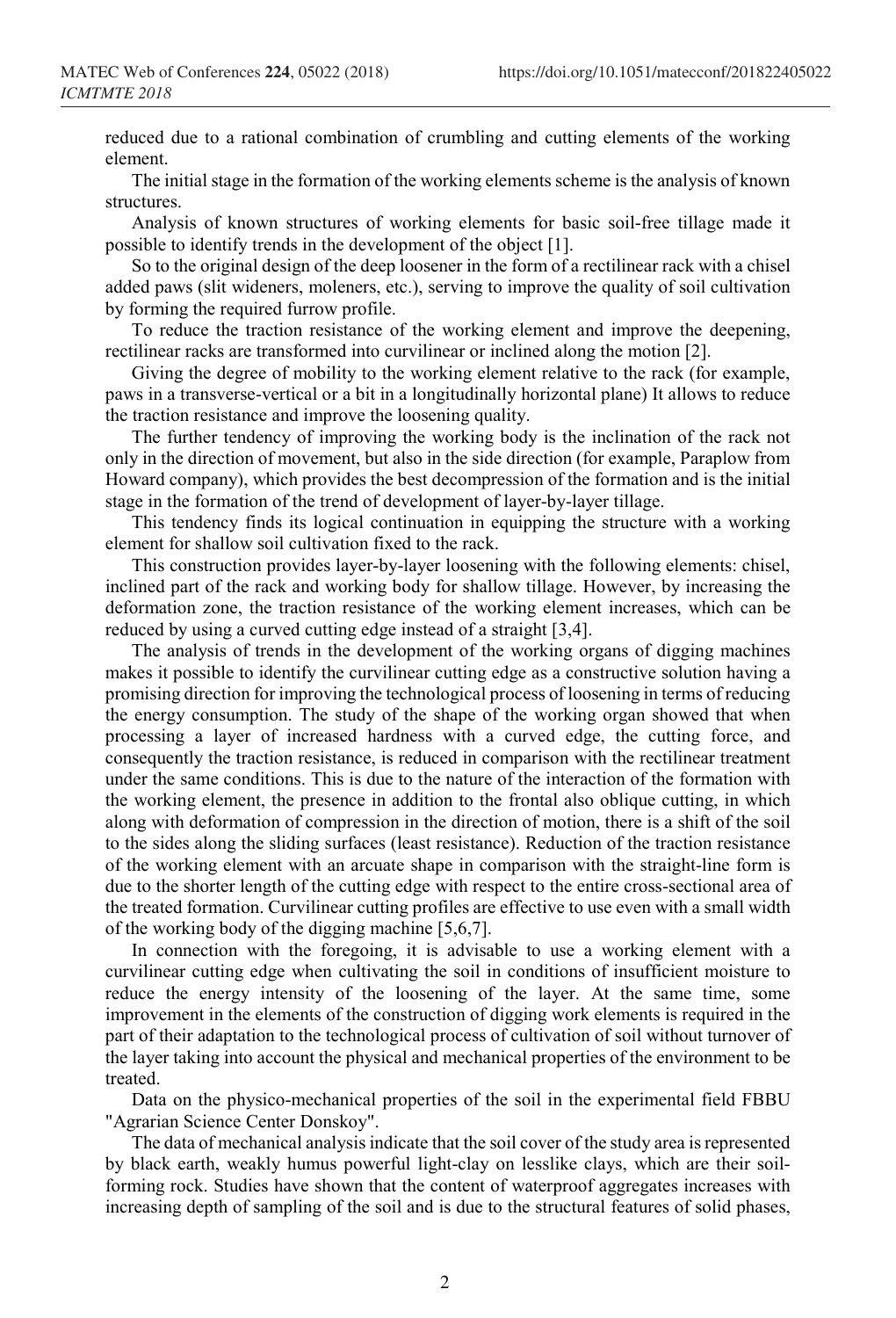the amount of organic matter that forms as a result of irreversible coagulation a film around the aggregates. A higher water resistance of the lower half of the arable (15-25 cm) and subarable (25-35 cm) soil layers is noticeable. So in the lower half of the arable layer the amount of water-soluble aggregates is 17.4% higher compared to the upper one, and in the sub-arable layer - by 24.6%. From the foregoing it follows that on the chernozem soil the deepening of the arable layer and mixing with the sub-arable is quite advisable, since structural layers with more water-resistant aggregates are introduced into the culture and microbiological processes are accelerated. From the physics of agriculture it is known that by processing (even at the optimum moisture content) it is impossible to provide an increase in water resistance in soil aggregates. The water solubility of microaggregates in different soil horizons is in accordance with the distribution of humus along the soil profile. However, at high temperatures of the soil and the surrounding air, the decomposition of plant residues can proceed intensively only in the presence of moisture inside the formation, which ensures the formation and accumulation of humus. Otherwise, the decomposition of plant residues continues until the formation of minerals, and the formation of organic substances is not observed. In this regard, measures are required for moisture accumulation and water conservation, i.e. apply layer-bylayer soil-free tillage.

The use of a working element with an open ring element will improve the soil-free tillage, carrying out a layer-by-layer shallow (up to 16 cm) processing and deep loosening with a chisel (25-35 cm). Layer-by-layer loosening provides moisture different in the density and structural composition of the soil layers, which allows moisture under arid conditions to accumulate inside the formation and move under the influence of thermal diffusion processes in the area of the root system of plants.

The proposed working body performs a qualitative crushing of the formation at the lowest energy costs due to deformation of the stretching and bending, less energy-intensive than compression, created on the surface and inside the elliptical ring, whose parameter is a function of the angle of shear of the soil in the longitudinally vertical plane [8, 9].

An ellipse is formed when the ring is designed in the form of a circle on the plane of the soil shear, where (according to Mor's theory) the cutting force by the working body is the least. This achieves the smallest traction resistance of the proposed working body with a curved elliptical ripper.

Since the surface of the field is assumed to be topographically smooth at the macrolevel, the annular element is transformed into a semicircle open in the direction of the day surface, curved in the shape of a half-ellipse whose ends are at the same level in the horizontal plane. This prevents the clogging of the working body with lumps of soil and plant residues

When the soil is loosened by the proposed working element due to the small thickness of each layer being treated, cracks within the formation are observed both in the longitudinal and transverse directions, which allows obtaining the required crumbling quality.

The principle of operation is as follows: when the unit moves at a given depth, the chisel installed on the stand splits and deep loosens the soil layer by 25-35 cm, and the guide installed in the front of the rack produces a soil cleaving due to the blade sharpening angle. The open ring element, mounted on the guide, performs fine processing of the upper layers of the soil, while cutting crop residues. The range of shallow soil cultivation is specified by the parameters of an open ring element made in the form of a half-ellipse. Cutting of plant residues is carried out due to two-sided sharpening of the working edge of the semi-ellipse, both from the outside and from the inside. The grinding angle for the outer working part is  $20^{\circ} - 25^{\circ}$ ; for the inner working part is  $30^{\circ} - 35^{\circ}$ .

The scheme of the proposed working element is shown in Fig. 1.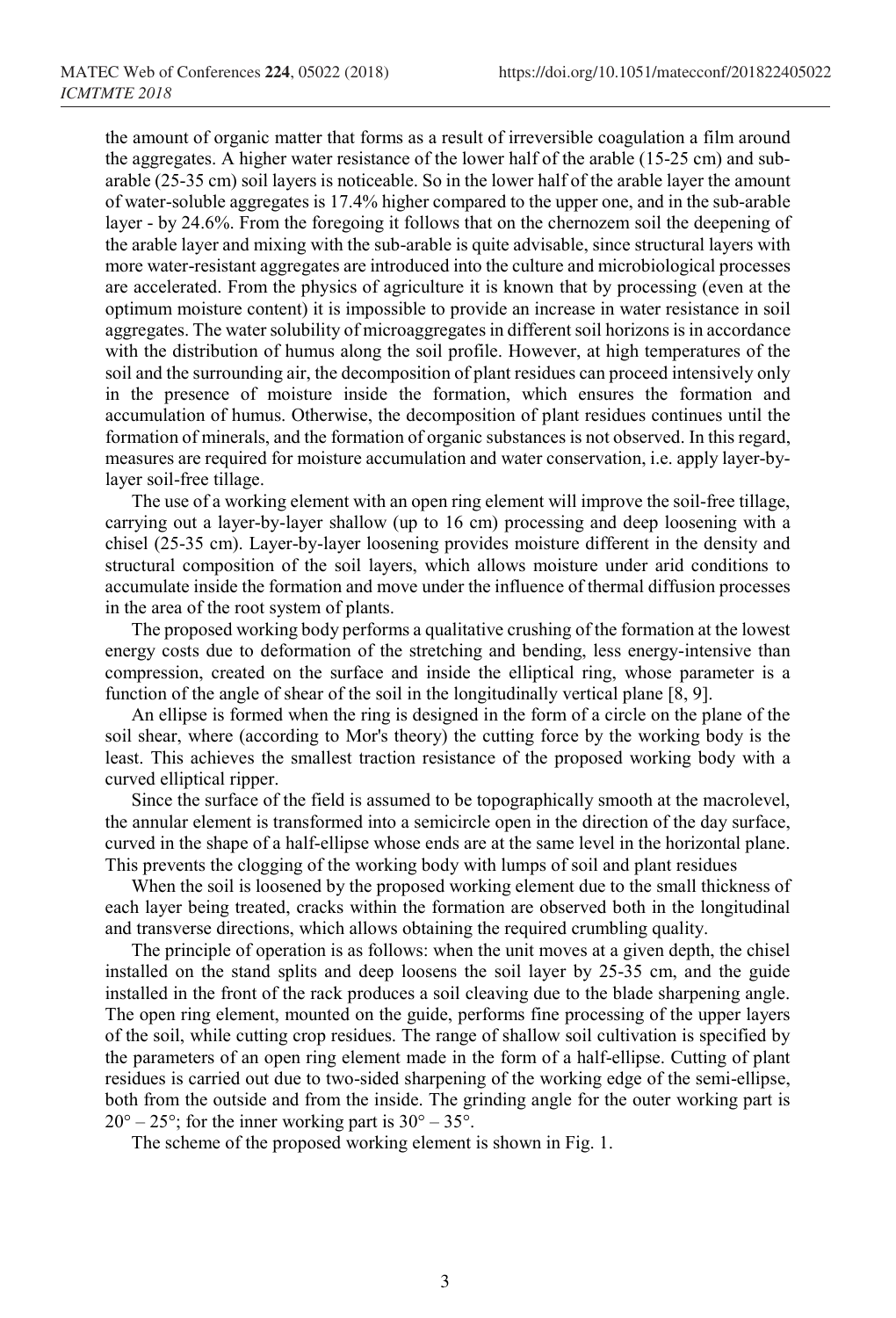

**Fig. 1.** The scheme of the proposed working element:  $a -$  front view;  $\overline{6} -$  side view;  $1 -$  rack;  $2$ guide;  $3$  – curved ripper;  $4$  – ripper;  $5$  – chisel

From all the foregoing, it should be noted that, with the help of the proposed working element, layer-by-layer soil-free loosening is provided, while both shallow and deep tillage and a mulching layer of plant residues is created on the surface of the field. On the basis of the conducted researches the technique of engineering calculation of a working element for layer-by-layer soil-free tillage.

The engineering calculation procedure is carried out in the following sequence:

- depending on the physical and mechanical properties of the soil, the working element conditions (hardness, humidity, type and composition of the soil) are determined and the required process parameters (degree of compaction by layers, crumbling quality, combing, depth of shallow processing);

- According to the reference data for the adopted soil conditions, the angles of the outer (*φ*) and inner (*ρ*) friction;

- The angle of the cutting edge setting is chosen - the angle of crumbling (*β*) from the condition of penetration of the working element

$$
\beta < \pi - \phi - i \tag{1}
$$

where *i* - angle of sharpening of the cutting edge of the working body,

- the parameter  $\varepsilon_{g}$  of the ring elliptic element of the working element is calculated

$$
\varepsilon_g = \frac{\pi - (\beta + \phi + \rho)}{2} \tag{2}
$$

- taking into account the selected parameter ( $\varepsilon_g$ ) for the required depth of shallow soil processing, the circle element ( $\alpha$ ) determines the width of the ellipse ( $b_e$ )

$$
b_e = \frac{2\alpha}{\cos \varepsilon_g} \tag{3}
$$

- in case of inconsistency of the width of the ellipse  $(b_e)$  with the required indices of the technological process (for example, the depth of the shallow processing  $(\alpha)$ , a correction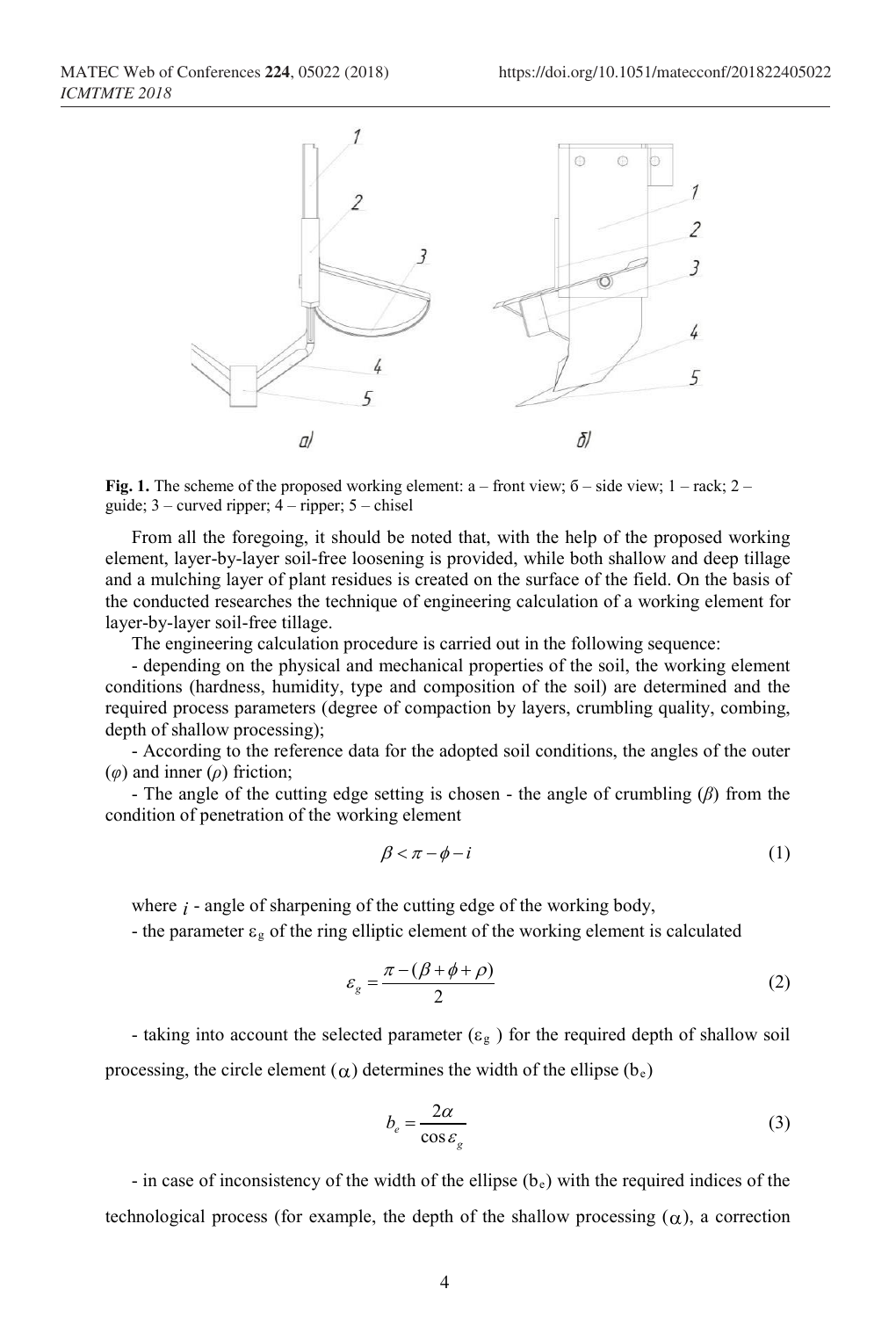factor is introduced that takes into account the angle of deviation of the working plane from the vertical  $(\alpha_e)$ ;

- the stress intensity factor  $(K_{\sigma})$  determines the area of the greatest layer pressure along the perimeter of the ellipse, which is specified by the polar coordinate  $(\mu)$ , as the intended zone of local wear of the working member

$$
K_{\sigma} = \frac{\sigma \sqrt{\pi \alpha}}{\frac{\pi}{8} \cdot (3 + \cos^2 \varepsilon_g)} \cdot \sqrt{\sqrt{\sin^2 \mu + \cos \varepsilon_g \cdot \cos^2 \mu}}
$$
(4)

- proceeding from *min* drag resistance  $(P_T)$  the angle of crumbling  $(\beta)$  is specified and the rational speed of the unit

$$
P_{T} = f \cdot \sigma + (K + \varepsilon v^{2}) \cdot \left( L \cdot b_{g} \cdot \sin \beta + \frac{b_{g} \cdot b_{p}}{2} \cdot \sin \beta + \frac{b_{g} \cdot b_{p}}{2} \cdot \sin \frac{\beta + \varphi + \rho}{2} \cdot \cos \alpha_{e} \right)
$$
(5)

where  $b_g$  - chisel width;

 $b_p$  - ripper width;

*be* - ellipse width;

*L* - ripper length;

*L'* - chisel length.

According to the above technique, the parameters of the working element for layer-bylayer soil-free tillage were obtained (Table 1) at a speed ν, providing high productivity of the unit, traction resistance of which  $P_T$  is minimal.

| Name                    | Symbol                      | Value     |
|-------------------------|-----------------------------|-----------|
| Cutting angle,          |                             | $20 - 25$ |
| Width of the ellipse, m | D e                         | 0.33      |
| Ripper width, m         | $\mathcal{D}_{\mathcal{D}}$ | 0.34      |
| Width of the chisel, m  | Jσ                          | 0.075     |
| Ripper length, m        |                             | 0.25      |
| Length of chisel, m     |                             | 0.10      |

**Table 1.** Parameters of the working element for layered soil-free tillage

The developed technique makes it possible to determine the parameters of the working element for layer-by-layer, soil-free tillage under conditions of insufficient moisture content, depending on the physical and mechanical properties of the medium to be treated and the required indices of the technological process.

## **References**

- 1. I.V. Bozhko, G.G. Parkhomenko, «Interagromash-2014», *An circular cultivator for soil cultivation*, , 78-81 (2014)
- 2. G.G. Parkhomenko, V.A. Maksimenko, V.N. Shchiroff, SM, *Decrease in traction resistance of deeplooseners,* **8,** 1011 (2010)